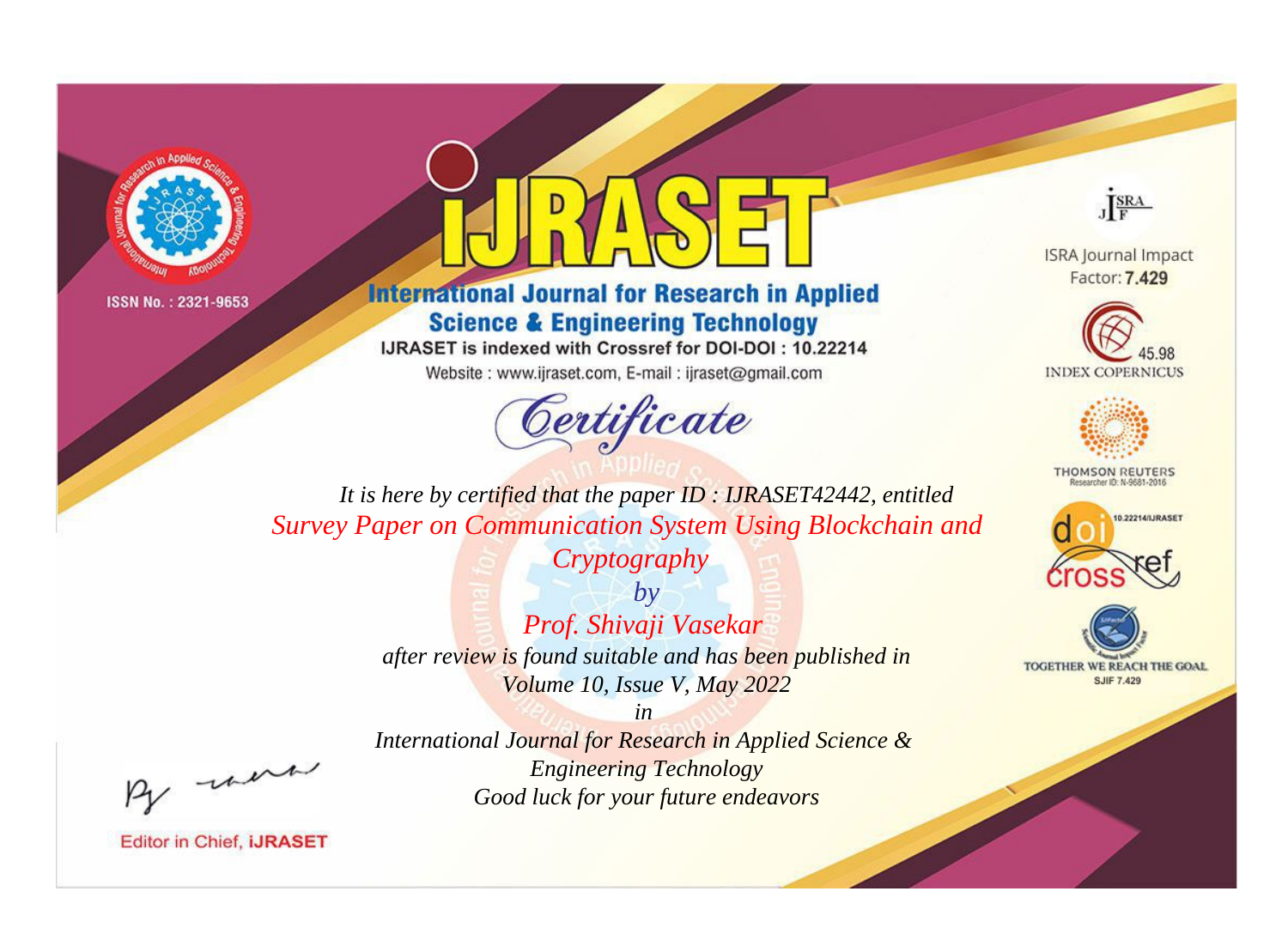



**International Journal for Research in Applied Science & Engineering Technology** 

IJRASET is indexed with Crossref for DOI-DOI: 10.22214

Website: www.ijraset.com, E-mail: ijraset@gmail.com



JERA

**ISRA Journal Impact** Factor: 7.429





**THOMSON REUTERS** 



TOGETHER WE REACH THE GOAL **SJIF 7.429** 

It is here by certified that the paper ID: IJRASET42442, entitled **Survey Paper on Communication System Using Blockchain and** 

Cryptography

 $b\nu$ Akash Adhay after review is found suitable and has been published in Volume 10, Issue V, May 2022

were

International Journal for Research in Applied Science & **Engineering Technology** Good luck for your future endeavors

 $in$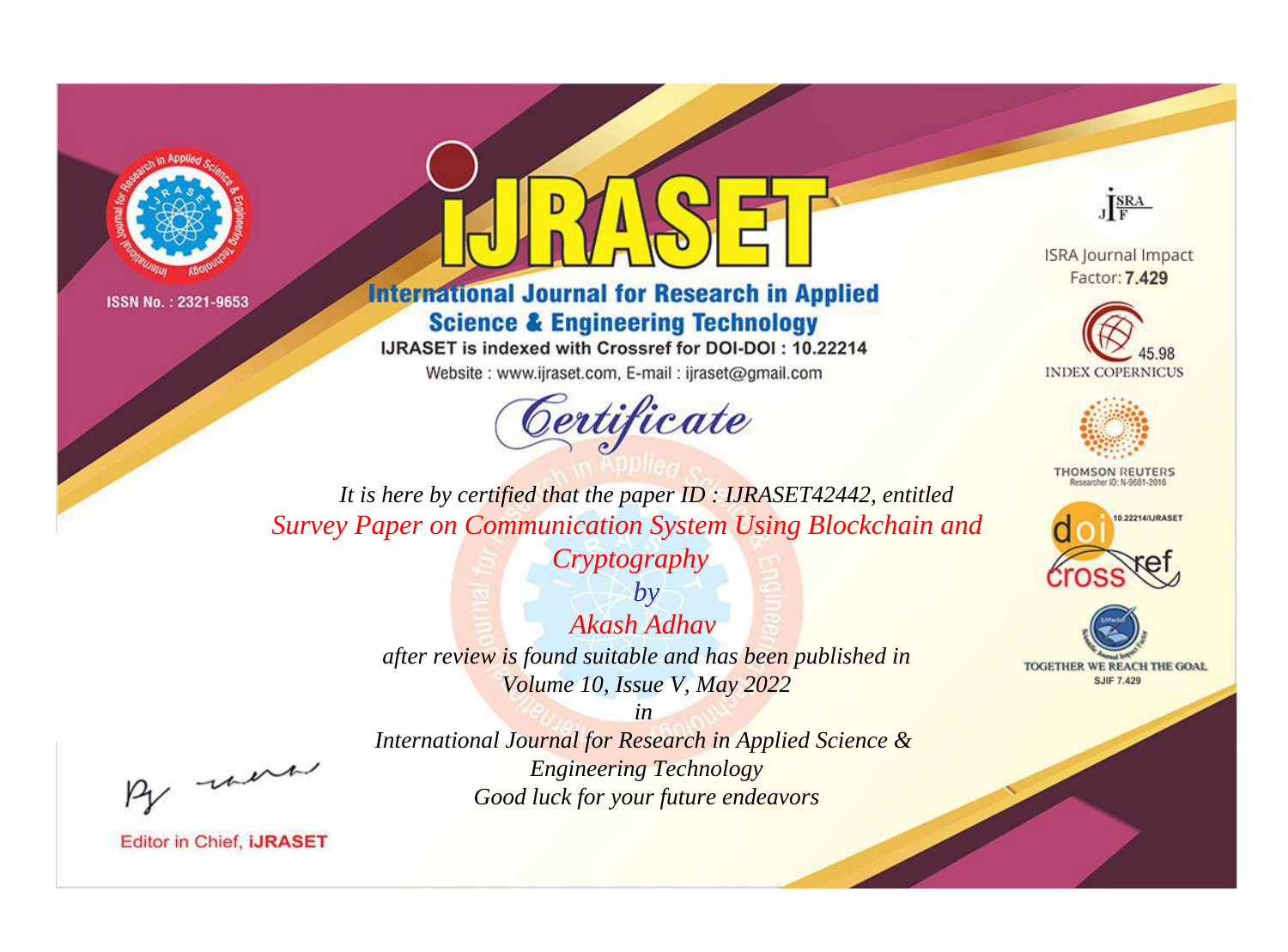



**International Journal for Research in Applied Science & Engineering Technology** 

IJRASET is indexed with Crossref for DOI-DOI: 10.22214

Website: www.ijraset.com, E-mail: ijraset@gmail.com



JERA

**ISRA Journal Impact** Factor: 7.429





**THOMSON REUTERS** 



TOGETHER WE REACH THE GOAL **SJIF 7.429** 

It is here by certified that the paper ID: IJRASET42442, entitled **Survey Paper on Communication System Using Blockchain and** 

Cryptography

 $by$ Anirudha Adekar after review is found suitable and has been published in Volume 10, Issue V, May 2022

were

International Journal for Research in Applied Science & **Engineering Technology** Good luck for your future endeavors

 $in$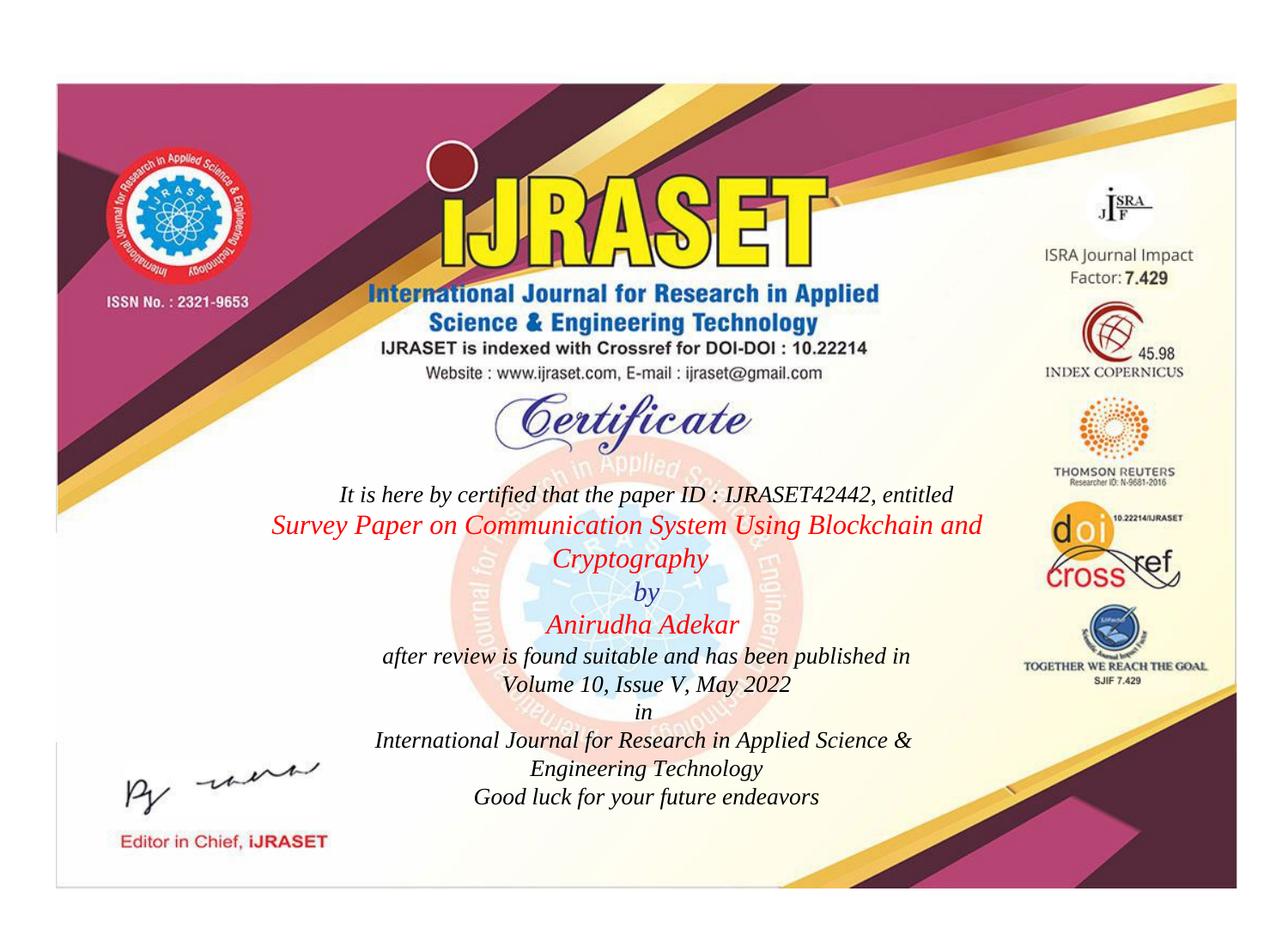



**International Journal for Research in Applied Science & Engineering Technology** 

IJRASET is indexed with Crossref for DOI-DOI: 10.22214

Website: www.ijraset.com, E-mail: ijraset@gmail.com



JERA

**ISRA Journal Impact** Factor: 7.429





**THOMSON REUTERS** 



TOGETHER WE REACH THE GOAL **SJIF 7.429** 

It is here by certified that the paper ID: IJRASET42442, entitled **Survey Paper on Communication System Using Blockchain and** 

Cryptography

 $by$ Kshitij Kanake after review is found suitable and has been published in Volume 10, Issue V, May 2022

were

International Journal for Research in Applied Science & **Engineering Technology** Good luck for your future endeavors

 $in$